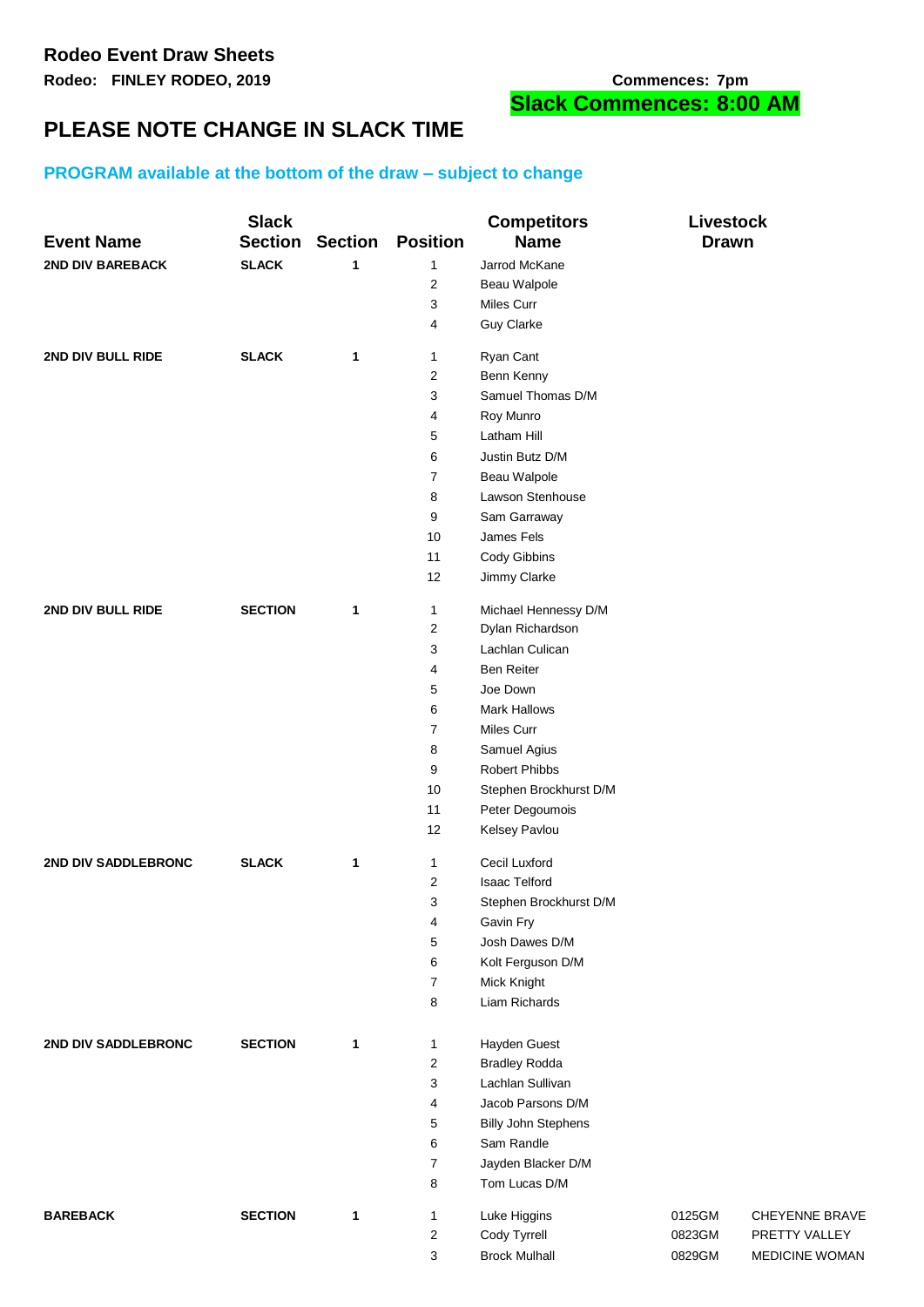| 4  | Jason McDonald | 0827GM | <b>MISS SPADES</b>     |
|----|----------------|--------|------------------------|
| 5  | Tom Willoughby | 0822GM | LADY IN RED            |
| 6  | Jack Kidd      | 0722GM | <b>LADY IN BLACK</b>   |
|    | Tom Phibbs     | 0904GM | <b>LITTLE SPECK</b>    |
| 8  | Jack Boyd      | 0427GM | <b>QUEEN OF SPADES</b> |
| 9  | Deon Lane      | 0922GM | <b>LONE STAR</b>       |
| 10 | Ben (NSW) Hall | 50GM   | <b>LOFFTY</b>          |
|    |                |        |                        |

### RERIDES: 0803GM BOW K, 0804 BABY BLUE

|                    | <b>SLACK</b>   | 1 | 1              | Ruth O'Donoghue              |
|--------------------|----------------|---|----------------|------------------------------|
|                    |                |   | 2              | Amber McIntyre               |
|                    |                |   | 3              | Adele Edwards                |
|                    |                |   | 4              | Tylen Gibb                   |
|                    |                |   | 5              | Dusty McPhee                 |
|                    |                |   | 6              | <b>Ally Tarpey</b>           |
|                    |                |   | $\overline{7}$ | Sam Pratt                    |
|                    |                |   | 8              | Dee Crawford                 |
|                    |                |   | 9              | Angela Simpson               |
|                    |                |   | 10             | Julie Breed                  |
|                    |                |   | 11             | Jacqui Burns                 |
|                    |                |   | 12             | Hayley Rogers                |
|                    |                |   | 13             | Kelsey Gellard               |
|                    |                |   | 14             | Tayla-Maree Pierce           |
|                    |                |   | 15             | <b>Brandee Ferguson</b>      |
|                    |                |   | 16             | Lyn Collins                  |
|                    |                |   | 17             | Jo Caldwell                  |
|                    |                |   | 18             | <b>Tenielle Middleton</b>    |
|                    |                |   | 19             | Teneille Angland             |
|                    |                |   | 20             | Katie Harding                |
|                    |                |   | 21             | <b>Emily Paxton</b>          |
|                    |                |   | 22             | Suzanne Dicks                |
|                    |                |   | 23             | Molly Phibbs                 |
|                    |                |   | 24             | <b>Billie Stenhouse</b>      |
|                    |                |   | 25             | Michelle Bush                |
|                    |                |   | 26             | Melanie Lamont D/M           |
|                    |                |   | 27             | Cherie O'Donoghue            |
|                    |                |   |                |                              |
|                    |                |   |                |                              |
|                    |                |   |                |                              |
| <b>BARREL RACE</b> | <b>SECTION</b> | 1 | 1              | Maree Oddy                   |
|                    |                |   | 2              | Amanda Tielen                |
|                    |                |   | 3              | Shianne O'Donoghue-Kent      |
|                    |                |   | 4              | Latoya Wards                 |
|                    |                |   | 5              | Sonia Grabham D/M            |
|                    |                |   | 6              | Leslie Moore                 |
|                    |                |   | 7              | Teresa Jones                 |
|                    |                |   | 8              | Teana Wards                  |
|                    |                |   | 9              | Lacee Williams D/M           |
|                    |                |   | 10             | Nicole McDonald              |
|                    |                |   | 11             | <b>Dallas Pearce</b>         |
|                    |                |   | 12             | Kerrie Holder                |
|                    |                |   | 13             | Sarah Hoare                  |
|                    |                |   | 14             | Belinda Burton               |
|                    |                |   | 15             | Cheyenne Whitwell            |
|                    |                |   | 16             | Tamika Robinson              |
|                    |                |   | 17             | <b>Elley Hulls</b>           |
|                    |                |   | 18             | <b>Brittany Adams</b>        |
|                    |                |   | 19             | <b>Tamara Walker</b>         |
|                    |                |   | 20             | Caitlyn McPhee               |
|                    |                |   | 21<br>22       | Alyce Lamont<br>Ellysa Kenny |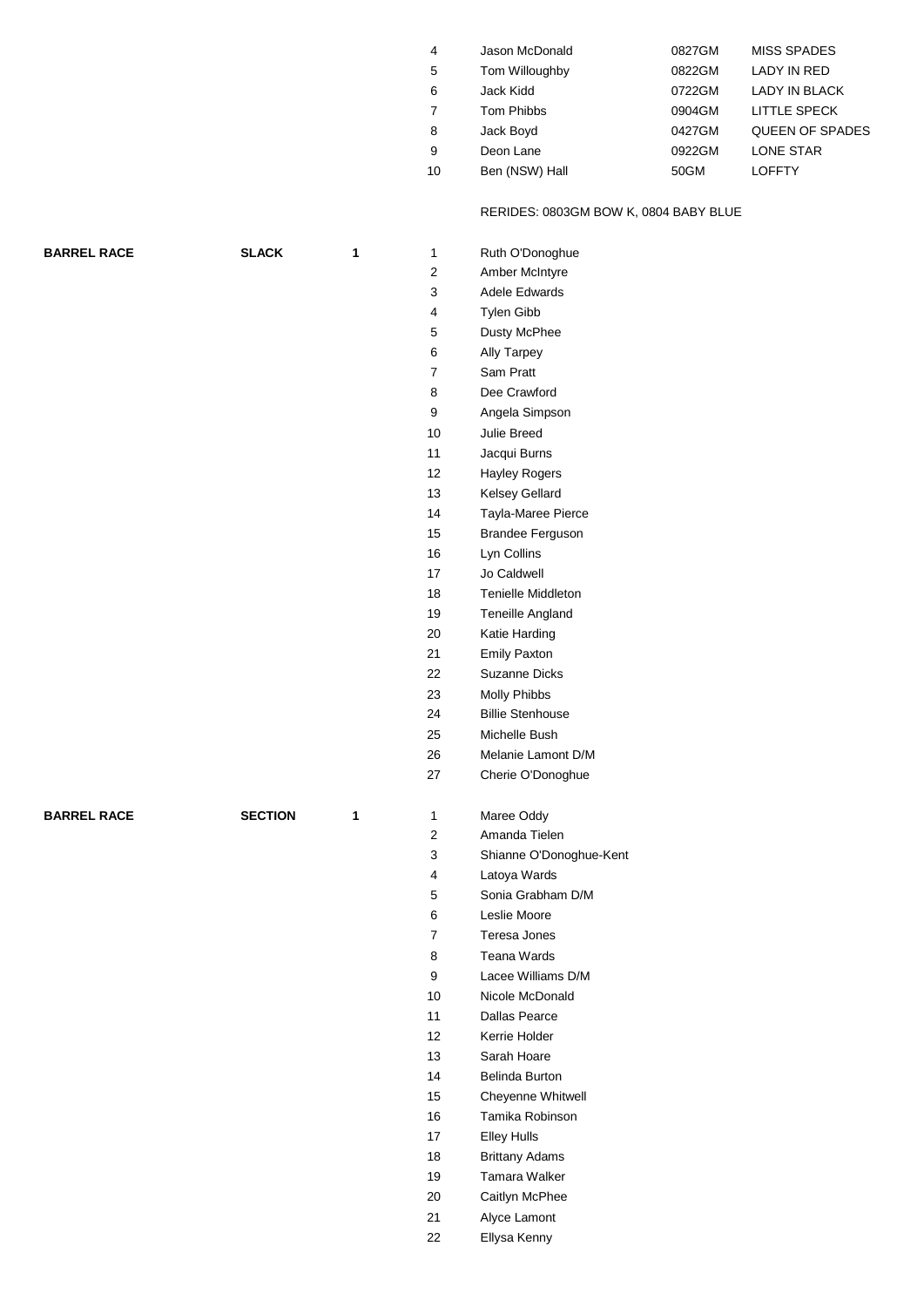|                         |                |             | 23                      | Montana O'Donoghue-Kent |
|-------------------------|----------------|-------------|-------------------------|-------------------------|
|                         |                |             | 24                      | Tamlin Osborne          |
|                         |                |             | 25                      | Shania Willemson        |
|                         |                |             | 26                      | <b>Ellie Gard</b>       |
|                         |                |             | 27                      | Kitty Lawton D/M        |
| <b>BREAKAWAY ROPING</b> | <b>SLACK</b>   | 1           | 1                       | Elle Flanagan           |
|                         |                |             | $\boldsymbol{2}$        | Cherie O'Donoghue       |
|                         |                |             | 3                       | Jenny Heath             |
|                         |                |             | $\overline{\mathbf{4}}$ | Candice Douglass        |
|                         |                |             | 5                       | Ally Tarpey             |
|                         |                |             | 6                       | Anna McPhee             |
|                         |                |             | 7                       | Kelsey Gellard          |
|                         |                |             | 8                       | Amanda Tielen           |
|                         |                |             | 9                       | Ellysa Kenny            |
|                         |                |             | 10                      | Stacey Wilburn          |
|                         |                |             | 11                      | Sharon McGuire          |
|                         |                |             | 12                      | Dusty McPhee            |
|                         |                |             | 13                      | Anna Crisp              |
|                         |                |             | 14                      | Georgie Kapeller        |
|                         |                |             | 15                      | Shianne O'Donoghue-Kent |
|                         |                |             | 16                      | Nhyah Berrington D/M    |
|                         |                |             | 17                      | Cody Burchell           |
|                         |                |             | 18                      | Ella Mitchell           |
|                         |                |             | 19                      | Shaye Land              |
| <b>BREAKAWAY ROPING</b> | <b>SLACK</b>   | $\mathbf 2$ | $\mathbf{1}$            | Cheyenne Whitwell       |
|                         |                |             | $\sqrt{2}$              | Katie Harding           |
|                         |                |             | 3                       | Tenielle Middleton      |
|                         |                |             | 4                       | Kylee Ferguson          |
|                         |                |             | 5                       | <b>Tahnee Small</b>     |
|                         |                |             | 6                       | Katy Fitzpatrick        |
|                         |                |             | $\overline{7}$          | <b>Brooke Brown</b>     |
|                         |                |             | 8                       | Kylie Hancock           |
|                         |                |             | 9                       | Brandee Ferguson        |
|                         |                |             | 10                      | <b>Brittany Adams</b>   |
|                         |                |             | 11                      | Angela Simpson          |
|                         |                |             | 12                      | <b>Emily Brookes</b>    |
|                         |                |             | 13                      | Julie Small             |
|                         |                |             | 14                      | Stephanie Gard          |
|                         |                |             | 15                      | Deanna Moffatt          |
|                         |                |             | 16                      | Caitlyn McPhee          |
|                         |                |             | 17                      | Sam Pratt               |
|                         |                |             | 18                      | Kristie Moore           |
|                         |                |             | 19                      | Melanie Drysdale        |
| <b>BREAKAWAY ROPING</b> | <b>SLACK</b>   | 3           | 1                       | <b>Tamara Gorsuch</b>   |
|                         |                |             | $\overline{c}$          | Suzi Bandy              |
|                         |                |             | 3                       | Latteliah DeSpirt       |
|                         |                |             | 4                       | <b>Hayley Rogers</b>    |
|                         |                |             | 5                       | Julie Breed             |
|                         |                |             | 6                       | Marie Crisp             |
|                         |                |             | $\overline{7}$          | Jo Caldwell             |
|                         |                |             | 8                       | <b>Tricia Williams</b>  |
|                         |                |             | 9                       | Casey-Lee Collins       |
|                         |                |             | 10                      | Vicki Schiller          |
| <b>BREAKAWAY ROPING</b> | <b>SECTION</b> | 1           | $\mathbf{1}$            | Rebecca Van Houten      |
|                         |                |             | $\mathbf{2}$            | Sara Hales              |
|                         |                |             | 3                       | Nicole McDonald         |
|                         |                |             | 4                       | Sarah Hoare             |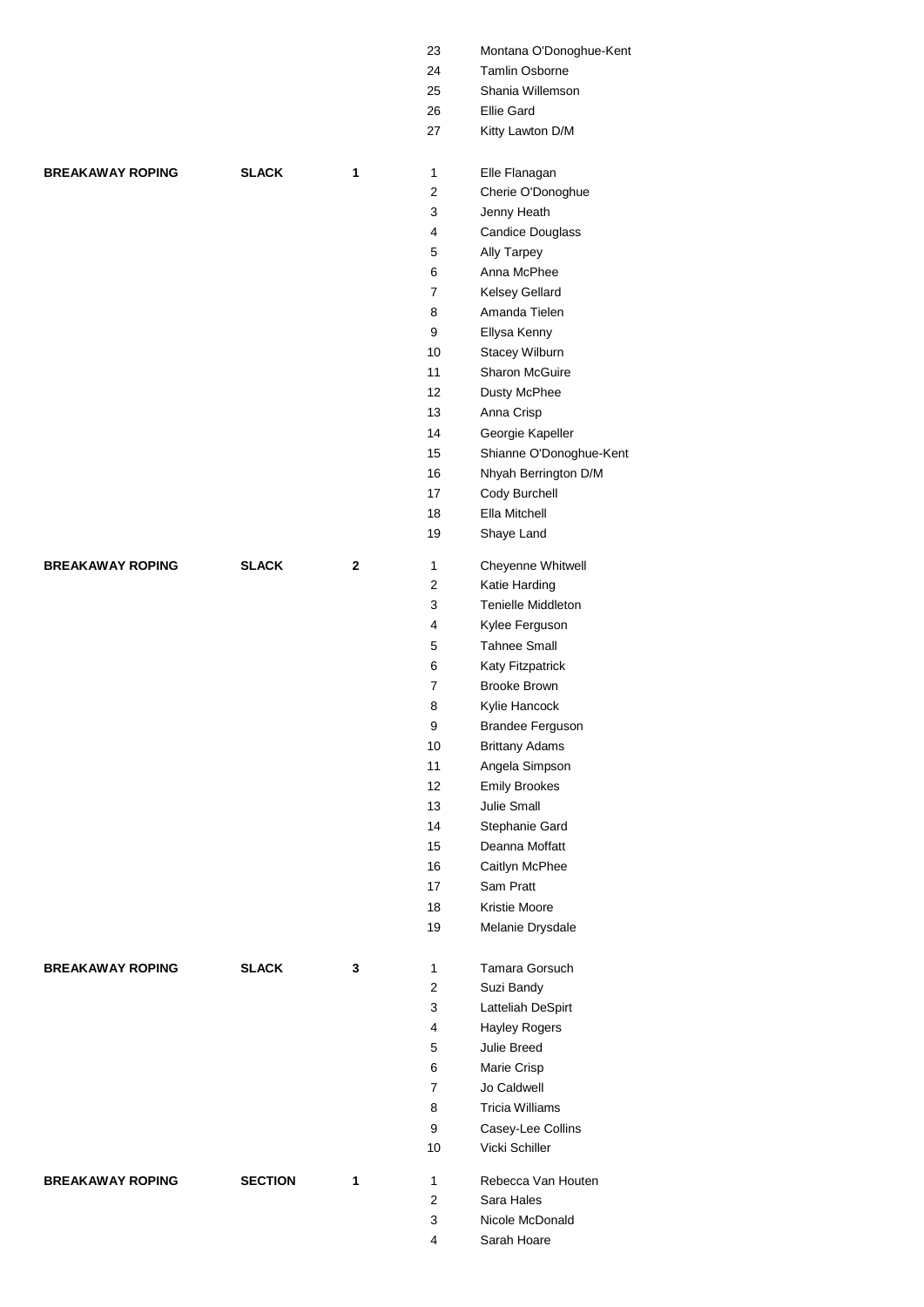| 6<br><b>Elley Hulls</b><br>7<br>Leslie Moore<br>8<br>Melissa Wilburn<br>3 GM<br><b>BULL RIDE</b><br><b>SECTION</b><br><b>MR FABULOUS</b><br>$\mathbf{1}$<br>1<br>Anthony Ryan<br>Sam Woodall<br>$\overline{c}$<br>M4 GM<br><b>BROKEN PROMISE</b><br>3<br>Kaleb Comollatti<br>30 GM<br><b>BIG MISTAKE</b><br>4<br>Jake Whalan<br>M <sub>2</sub> GM<br><b>STATA TRIX</b><br>5<br>Sally Malay<br>011 GM<br>COOKED<br>6<br>Peter Degoumois<br>105 GM<br>NO TRIX<br>7<br><b>Ben Reiter</b><br>24 GM<br>MR TOO GOOD<br>8<br>Troy Wilkinson<br>6 GM<br>RUGGED RIDGE<br>9<br>Sam Daly<br>10 GM<br>TIME OUT<br>10<br>Lachlan Culican<br>M1 GM<br><b>STUMPY</b><br>907 GM<br>11<br>Taran Chirgwin<br><b>UNKNOWN</b><br>Will Purcell<br>12<br>20 GM<br><b>NO EXCUSE</b><br><b>BULL RIDE</b><br><b>SECTION</b><br>$\mathbf{2}$<br>909 GM<br><b>HIGH ALERT</b><br>1<br>Matthew Pfingst<br>6 GM<br>$\overline{c}$<br><b>Kade Griffiths</b><br>RUGGED RIDGE<br>3<br>M4 GM<br><b>BROKEN PROMISE</b><br>Darcy Lawlor<br>Joe Down<br>1 GM<br>4<br>ALL THE TALK<br>5<br>Tom Willoughby<br>20 GM<br>NO EXCUSE<br>6<br>Kyle Maskiell<br>M1 GM<br><b>STUMPY</b><br>$\overline{7}$<br>Lawson Stenhouse<br>M <sub>2</sub> GM<br><b>STATA TRIX</b><br>8<br>Mick Knight<br>0135 GM<br>LITTLE CHALKY<br>3 GM<br>9<br><b>Brumby Brandenburg</b><br><b>MR FABULOUS</b><br>10<br>Joey Buckingham<br>105 GM<br><b>NO TRIX</b><br>11<br>Sean Lynch<br>906 GM<br>SPRING FLING<br>RERIDES 24 GM MR TOO GOOD, 10 GM TIME OUT<br><b>JUNIOR BARREL RACE</b><br><b>SLACK</b><br>Sienna Harris<br>1<br>1<br>2<br>Araminta Mason D/M<br>3<br>Ella Burns<br>Shianne Mallia<br>4<br>5<br><b>Molly Grimley</b><br>6<br>Charlie Johnson<br>Jessica McCoy<br>7<br>8<br>Tanisha Hill<br>9<br>Casey Green<br>10<br>Cade Ferguson<br>11<br><b>Teale Moffatt</b><br>12<br>Montanna Wilkinson<br>13<br>Adanni Walker<br>14<br>Ellysa Kenny<br>Willow Mason D/M<br>15<br>16<br>Summer Mallia<br>$17$<br>Maggie Sims<br>$18$<br><b>Madison Hill</b><br>19<br>Jordyn Arnold<br>$20\,$<br><b>Brandee Ferguson</b><br>21<br>Beau Kimber<br>22<br>Jack McQualter-Whyte<br>23<br>Maci Wilkinson<br>Adelaide Donald<br>24<br>25<br>Rachelle Austin<br>26<br>Abbey Angland<br>27<br><b>Billie Donald</b><br>28<br><b>Tess Lloyd</b><br>29<br>Sasha Selleck |  | 5 | Ashleigh Bush |  |
|-------------------------------------------------------------------------------------------------------------------------------------------------------------------------------------------------------------------------------------------------------------------------------------------------------------------------------------------------------------------------------------------------------------------------------------------------------------------------------------------------------------------------------------------------------------------------------------------------------------------------------------------------------------------------------------------------------------------------------------------------------------------------------------------------------------------------------------------------------------------------------------------------------------------------------------------------------------------------------------------------------------------------------------------------------------------------------------------------------------------------------------------------------------------------------------------------------------------------------------------------------------------------------------------------------------------------------------------------------------------------------------------------------------------------------------------------------------------------------------------------------------------------------------------------------------------------------------------------------------------------------------------------------------------------------------------------------------------------------------------------------------------------------------------------------------------------------------------------------------------------------------------------------------------------------------------------------------------------------------------------------------------------------------------------------------------------------------------------------------------------------------------------------------------------------------------------------------------------------------------------------------------------------------------------|--|---|---------------|--|
|                                                                                                                                                                                                                                                                                                                                                                                                                                                                                                                                                                                                                                                                                                                                                                                                                                                                                                                                                                                                                                                                                                                                                                                                                                                                                                                                                                                                                                                                                                                                                                                                                                                                                                                                                                                                                                                                                                                                                                                                                                                                                                                                                                                                                                                                                                 |  |   |               |  |
|                                                                                                                                                                                                                                                                                                                                                                                                                                                                                                                                                                                                                                                                                                                                                                                                                                                                                                                                                                                                                                                                                                                                                                                                                                                                                                                                                                                                                                                                                                                                                                                                                                                                                                                                                                                                                                                                                                                                                                                                                                                                                                                                                                                                                                                                                                 |  |   |               |  |
|                                                                                                                                                                                                                                                                                                                                                                                                                                                                                                                                                                                                                                                                                                                                                                                                                                                                                                                                                                                                                                                                                                                                                                                                                                                                                                                                                                                                                                                                                                                                                                                                                                                                                                                                                                                                                                                                                                                                                                                                                                                                                                                                                                                                                                                                                                 |  |   |               |  |
|                                                                                                                                                                                                                                                                                                                                                                                                                                                                                                                                                                                                                                                                                                                                                                                                                                                                                                                                                                                                                                                                                                                                                                                                                                                                                                                                                                                                                                                                                                                                                                                                                                                                                                                                                                                                                                                                                                                                                                                                                                                                                                                                                                                                                                                                                                 |  |   |               |  |
|                                                                                                                                                                                                                                                                                                                                                                                                                                                                                                                                                                                                                                                                                                                                                                                                                                                                                                                                                                                                                                                                                                                                                                                                                                                                                                                                                                                                                                                                                                                                                                                                                                                                                                                                                                                                                                                                                                                                                                                                                                                                                                                                                                                                                                                                                                 |  |   |               |  |
|                                                                                                                                                                                                                                                                                                                                                                                                                                                                                                                                                                                                                                                                                                                                                                                                                                                                                                                                                                                                                                                                                                                                                                                                                                                                                                                                                                                                                                                                                                                                                                                                                                                                                                                                                                                                                                                                                                                                                                                                                                                                                                                                                                                                                                                                                                 |  |   |               |  |
|                                                                                                                                                                                                                                                                                                                                                                                                                                                                                                                                                                                                                                                                                                                                                                                                                                                                                                                                                                                                                                                                                                                                                                                                                                                                                                                                                                                                                                                                                                                                                                                                                                                                                                                                                                                                                                                                                                                                                                                                                                                                                                                                                                                                                                                                                                 |  |   |               |  |
|                                                                                                                                                                                                                                                                                                                                                                                                                                                                                                                                                                                                                                                                                                                                                                                                                                                                                                                                                                                                                                                                                                                                                                                                                                                                                                                                                                                                                                                                                                                                                                                                                                                                                                                                                                                                                                                                                                                                                                                                                                                                                                                                                                                                                                                                                                 |  |   |               |  |
|                                                                                                                                                                                                                                                                                                                                                                                                                                                                                                                                                                                                                                                                                                                                                                                                                                                                                                                                                                                                                                                                                                                                                                                                                                                                                                                                                                                                                                                                                                                                                                                                                                                                                                                                                                                                                                                                                                                                                                                                                                                                                                                                                                                                                                                                                                 |  |   |               |  |
|                                                                                                                                                                                                                                                                                                                                                                                                                                                                                                                                                                                                                                                                                                                                                                                                                                                                                                                                                                                                                                                                                                                                                                                                                                                                                                                                                                                                                                                                                                                                                                                                                                                                                                                                                                                                                                                                                                                                                                                                                                                                                                                                                                                                                                                                                                 |  |   |               |  |
|                                                                                                                                                                                                                                                                                                                                                                                                                                                                                                                                                                                                                                                                                                                                                                                                                                                                                                                                                                                                                                                                                                                                                                                                                                                                                                                                                                                                                                                                                                                                                                                                                                                                                                                                                                                                                                                                                                                                                                                                                                                                                                                                                                                                                                                                                                 |  |   |               |  |
|                                                                                                                                                                                                                                                                                                                                                                                                                                                                                                                                                                                                                                                                                                                                                                                                                                                                                                                                                                                                                                                                                                                                                                                                                                                                                                                                                                                                                                                                                                                                                                                                                                                                                                                                                                                                                                                                                                                                                                                                                                                                                                                                                                                                                                                                                                 |  |   |               |  |
|                                                                                                                                                                                                                                                                                                                                                                                                                                                                                                                                                                                                                                                                                                                                                                                                                                                                                                                                                                                                                                                                                                                                                                                                                                                                                                                                                                                                                                                                                                                                                                                                                                                                                                                                                                                                                                                                                                                                                                                                                                                                                                                                                                                                                                                                                                 |  |   |               |  |
|                                                                                                                                                                                                                                                                                                                                                                                                                                                                                                                                                                                                                                                                                                                                                                                                                                                                                                                                                                                                                                                                                                                                                                                                                                                                                                                                                                                                                                                                                                                                                                                                                                                                                                                                                                                                                                                                                                                                                                                                                                                                                                                                                                                                                                                                                                 |  |   |               |  |
|                                                                                                                                                                                                                                                                                                                                                                                                                                                                                                                                                                                                                                                                                                                                                                                                                                                                                                                                                                                                                                                                                                                                                                                                                                                                                                                                                                                                                                                                                                                                                                                                                                                                                                                                                                                                                                                                                                                                                                                                                                                                                                                                                                                                                                                                                                 |  |   |               |  |
|                                                                                                                                                                                                                                                                                                                                                                                                                                                                                                                                                                                                                                                                                                                                                                                                                                                                                                                                                                                                                                                                                                                                                                                                                                                                                                                                                                                                                                                                                                                                                                                                                                                                                                                                                                                                                                                                                                                                                                                                                                                                                                                                                                                                                                                                                                 |  |   |               |  |
|                                                                                                                                                                                                                                                                                                                                                                                                                                                                                                                                                                                                                                                                                                                                                                                                                                                                                                                                                                                                                                                                                                                                                                                                                                                                                                                                                                                                                                                                                                                                                                                                                                                                                                                                                                                                                                                                                                                                                                                                                                                                                                                                                                                                                                                                                                 |  |   |               |  |
|                                                                                                                                                                                                                                                                                                                                                                                                                                                                                                                                                                                                                                                                                                                                                                                                                                                                                                                                                                                                                                                                                                                                                                                                                                                                                                                                                                                                                                                                                                                                                                                                                                                                                                                                                                                                                                                                                                                                                                                                                                                                                                                                                                                                                                                                                                 |  |   |               |  |
|                                                                                                                                                                                                                                                                                                                                                                                                                                                                                                                                                                                                                                                                                                                                                                                                                                                                                                                                                                                                                                                                                                                                                                                                                                                                                                                                                                                                                                                                                                                                                                                                                                                                                                                                                                                                                                                                                                                                                                                                                                                                                                                                                                                                                                                                                                 |  |   |               |  |
|                                                                                                                                                                                                                                                                                                                                                                                                                                                                                                                                                                                                                                                                                                                                                                                                                                                                                                                                                                                                                                                                                                                                                                                                                                                                                                                                                                                                                                                                                                                                                                                                                                                                                                                                                                                                                                                                                                                                                                                                                                                                                                                                                                                                                                                                                                 |  |   |               |  |
|                                                                                                                                                                                                                                                                                                                                                                                                                                                                                                                                                                                                                                                                                                                                                                                                                                                                                                                                                                                                                                                                                                                                                                                                                                                                                                                                                                                                                                                                                                                                                                                                                                                                                                                                                                                                                                                                                                                                                                                                                                                                                                                                                                                                                                                                                                 |  |   |               |  |
|                                                                                                                                                                                                                                                                                                                                                                                                                                                                                                                                                                                                                                                                                                                                                                                                                                                                                                                                                                                                                                                                                                                                                                                                                                                                                                                                                                                                                                                                                                                                                                                                                                                                                                                                                                                                                                                                                                                                                                                                                                                                                                                                                                                                                                                                                                 |  |   |               |  |
|                                                                                                                                                                                                                                                                                                                                                                                                                                                                                                                                                                                                                                                                                                                                                                                                                                                                                                                                                                                                                                                                                                                                                                                                                                                                                                                                                                                                                                                                                                                                                                                                                                                                                                                                                                                                                                                                                                                                                                                                                                                                                                                                                                                                                                                                                                 |  |   |               |  |
|                                                                                                                                                                                                                                                                                                                                                                                                                                                                                                                                                                                                                                                                                                                                                                                                                                                                                                                                                                                                                                                                                                                                                                                                                                                                                                                                                                                                                                                                                                                                                                                                                                                                                                                                                                                                                                                                                                                                                                                                                                                                                                                                                                                                                                                                                                 |  |   |               |  |
|                                                                                                                                                                                                                                                                                                                                                                                                                                                                                                                                                                                                                                                                                                                                                                                                                                                                                                                                                                                                                                                                                                                                                                                                                                                                                                                                                                                                                                                                                                                                                                                                                                                                                                                                                                                                                                                                                                                                                                                                                                                                                                                                                                                                                                                                                                 |  |   |               |  |
|                                                                                                                                                                                                                                                                                                                                                                                                                                                                                                                                                                                                                                                                                                                                                                                                                                                                                                                                                                                                                                                                                                                                                                                                                                                                                                                                                                                                                                                                                                                                                                                                                                                                                                                                                                                                                                                                                                                                                                                                                                                                                                                                                                                                                                                                                                 |  |   |               |  |
|                                                                                                                                                                                                                                                                                                                                                                                                                                                                                                                                                                                                                                                                                                                                                                                                                                                                                                                                                                                                                                                                                                                                                                                                                                                                                                                                                                                                                                                                                                                                                                                                                                                                                                                                                                                                                                                                                                                                                                                                                                                                                                                                                                                                                                                                                                 |  |   |               |  |
|                                                                                                                                                                                                                                                                                                                                                                                                                                                                                                                                                                                                                                                                                                                                                                                                                                                                                                                                                                                                                                                                                                                                                                                                                                                                                                                                                                                                                                                                                                                                                                                                                                                                                                                                                                                                                                                                                                                                                                                                                                                                                                                                                                                                                                                                                                 |  |   |               |  |
|                                                                                                                                                                                                                                                                                                                                                                                                                                                                                                                                                                                                                                                                                                                                                                                                                                                                                                                                                                                                                                                                                                                                                                                                                                                                                                                                                                                                                                                                                                                                                                                                                                                                                                                                                                                                                                                                                                                                                                                                                                                                                                                                                                                                                                                                                                 |  |   |               |  |
|                                                                                                                                                                                                                                                                                                                                                                                                                                                                                                                                                                                                                                                                                                                                                                                                                                                                                                                                                                                                                                                                                                                                                                                                                                                                                                                                                                                                                                                                                                                                                                                                                                                                                                                                                                                                                                                                                                                                                                                                                                                                                                                                                                                                                                                                                                 |  |   |               |  |
|                                                                                                                                                                                                                                                                                                                                                                                                                                                                                                                                                                                                                                                                                                                                                                                                                                                                                                                                                                                                                                                                                                                                                                                                                                                                                                                                                                                                                                                                                                                                                                                                                                                                                                                                                                                                                                                                                                                                                                                                                                                                                                                                                                                                                                                                                                 |  |   |               |  |
|                                                                                                                                                                                                                                                                                                                                                                                                                                                                                                                                                                                                                                                                                                                                                                                                                                                                                                                                                                                                                                                                                                                                                                                                                                                                                                                                                                                                                                                                                                                                                                                                                                                                                                                                                                                                                                                                                                                                                                                                                                                                                                                                                                                                                                                                                                 |  |   |               |  |
|                                                                                                                                                                                                                                                                                                                                                                                                                                                                                                                                                                                                                                                                                                                                                                                                                                                                                                                                                                                                                                                                                                                                                                                                                                                                                                                                                                                                                                                                                                                                                                                                                                                                                                                                                                                                                                                                                                                                                                                                                                                                                                                                                                                                                                                                                                 |  |   |               |  |
|                                                                                                                                                                                                                                                                                                                                                                                                                                                                                                                                                                                                                                                                                                                                                                                                                                                                                                                                                                                                                                                                                                                                                                                                                                                                                                                                                                                                                                                                                                                                                                                                                                                                                                                                                                                                                                                                                                                                                                                                                                                                                                                                                                                                                                                                                                 |  |   |               |  |
|                                                                                                                                                                                                                                                                                                                                                                                                                                                                                                                                                                                                                                                                                                                                                                                                                                                                                                                                                                                                                                                                                                                                                                                                                                                                                                                                                                                                                                                                                                                                                                                                                                                                                                                                                                                                                                                                                                                                                                                                                                                                                                                                                                                                                                                                                                 |  |   |               |  |
|                                                                                                                                                                                                                                                                                                                                                                                                                                                                                                                                                                                                                                                                                                                                                                                                                                                                                                                                                                                                                                                                                                                                                                                                                                                                                                                                                                                                                                                                                                                                                                                                                                                                                                                                                                                                                                                                                                                                                                                                                                                                                                                                                                                                                                                                                                 |  |   |               |  |
|                                                                                                                                                                                                                                                                                                                                                                                                                                                                                                                                                                                                                                                                                                                                                                                                                                                                                                                                                                                                                                                                                                                                                                                                                                                                                                                                                                                                                                                                                                                                                                                                                                                                                                                                                                                                                                                                                                                                                                                                                                                                                                                                                                                                                                                                                                 |  |   |               |  |
|                                                                                                                                                                                                                                                                                                                                                                                                                                                                                                                                                                                                                                                                                                                                                                                                                                                                                                                                                                                                                                                                                                                                                                                                                                                                                                                                                                                                                                                                                                                                                                                                                                                                                                                                                                                                                                                                                                                                                                                                                                                                                                                                                                                                                                                                                                 |  |   |               |  |
|                                                                                                                                                                                                                                                                                                                                                                                                                                                                                                                                                                                                                                                                                                                                                                                                                                                                                                                                                                                                                                                                                                                                                                                                                                                                                                                                                                                                                                                                                                                                                                                                                                                                                                                                                                                                                                                                                                                                                                                                                                                                                                                                                                                                                                                                                                 |  |   |               |  |
|                                                                                                                                                                                                                                                                                                                                                                                                                                                                                                                                                                                                                                                                                                                                                                                                                                                                                                                                                                                                                                                                                                                                                                                                                                                                                                                                                                                                                                                                                                                                                                                                                                                                                                                                                                                                                                                                                                                                                                                                                                                                                                                                                                                                                                                                                                 |  |   |               |  |
|                                                                                                                                                                                                                                                                                                                                                                                                                                                                                                                                                                                                                                                                                                                                                                                                                                                                                                                                                                                                                                                                                                                                                                                                                                                                                                                                                                                                                                                                                                                                                                                                                                                                                                                                                                                                                                                                                                                                                                                                                                                                                                                                                                                                                                                                                                 |  |   |               |  |
|                                                                                                                                                                                                                                                                                                                                                                                                                                                                                                                                                                                                                                                                                                                                                                                                                                                                                                                                                                                                                                                                                                                                                                                                                                                                                                                                                                                                                                                                                                                                                                                                                                                                                                                                                                                                                                                                                                                                                                                                                                                                                                                                                                                                                                                                                                 |  |   |               |  |
|                                                                                                                                                                                                                                                                                                                                                                                                                                                                                                                                                                                                                                                                                                                                                                                                                                                                                                                                                                                                                                                                                                                                                                                                                                                                                                                                                                                                                                                                                                                                                                                                                                                                                                                                                                                                                                                                                                                                                                                                                                                                                                                                                                                                                                                                                                 |  |   |               |  |
|                                                                                                                                                                                                                                                                                                                                                                                                                                                                                                                                                                                                                                                                                                                                                                                                                                                                                                                                                                                                                                                                                                                                                                                                                                                                                                                                                                                                                                                                                                                                                                                                                                                                                                                                                                                                                                                                                                                                                                                                                                                                                                                                                                                                                                                                                                 |  |   |               |  |
|                                                                                                                                                                                                                                                                                                                                                                                                                                                                                                                                                                                                                                                                                                                                                                                                                                                                                                                                                                                                                                                                                                                                                                                                                                                                                                                                                                                                                                                                                                                                                                                                                                                                                                                                                                                                                                                                                                                                                                                                                                                                                                                                                                                                                                                                                                 |  |   |               |  |
|                                                                                                                                                                                                                                                                                                                                                                                                                                                                                                                                                                                                                                                                                                                                                                                                                                                                                                                                                                                                                                                                                                                                                                                                                                                                                                                                                                                                                                                                                                                                                                                                                                                                                                                                                                                                                                                                                                                                                                                                                                                                                                                                                                                                                                                                                                 |  |   |               |  |
|                                                                                                                                                                                                                                                                                                                                                                                                                                                                                                                                                                                                                                                                                                                                                                                                                                                                                                                                                                                                                                                                                                                                                                                                                                                                                                                                                                                                                                                                                                                                                                                                                                                                                                                                                                                                                                                                                                                                                                                                                                                                                                                                                                                                                                                                                                 |  |   |               |  |
|                                                                                                                                                                                                                                                                                                                                                                                                                                                                                                                                                                                                                                                                                                                                                                                                                                                                                                                                                                                                                                                                                                                                                                                                                                                                                                                                                                                                                                                                                                                                                                                                                                                                                                                                                                                                                                                                                                                                                                                                                                                                                                                                                                                                                                                                                                 |  |   |               |  |
|                                                                                                                                                                                                                                                                                                                                                                                                                                                                                                                                                                                                                                                                                                                                                                                                                                                                                                                                                                                                                                                                                                                                                                                                                                                                                                                                                                                                                                                                                                                                                                                                                                                                                                                                                                                                                                                                                                                                                                                                                                                                                                                                                                                                                                                                                                 |  |   |               |  |
|                                                                                                                                                                                                                                                                                                                                                                                                                                                                                                                                                                                                                                                                                                                                                                                                                                                                                                                                                                                                                                                                                                                                                                                                                                                                                                                                                                                                                                                                                                                                                                                                                                                                                                                                                                                                                                                                                                                                                                                                                                                                                                                                                                                                                                                                                                 |  |   |               |  |
|                                                                                                                                                                                                                                                                                                                                                                                                                                                                                                                                                                                                                                                                                                                                                                                                                                                                                                                                                                                                                                                                                                                                                                                                                                                                                                                                                                                                                                                                                                                                                                                                                                                                                                                                                                                                                                                                                                                                                                                                                                                                                                                                                                                                                                                                                                 |  |   |               |  |
|                                                                                                                                                                                                                                                                                                                                                                                                                                                                                                                                                                                                                                                                                                                                                                                                                                                                                                                                                                                                                                                                                                                                                                                                                                                                                                                                                                                                                                                                                                                                                                                                                                                                                                                                                                                                                                                                                                                                                                                                                                                                                                                                                                                                                                                                                                 |  |   |               |  |
|                                                                                                                                                                                                                                                                                                                                                                                                                                                                                                                                                                                                                                                                                                                                                                                                                                                                                                                                                                                                                                                                                                                                                                                                                                                                                                                                                                                                                                                                                                                                                                                                                                                                                                                                                                                                                                                                                                                                                                                                                                                                                                                                                                                                                                                                                                 |  |   |               |  |
|                                                                                                                                                                                                                                                                                                                                                                                                                                                                                                                                                                                                                                                                                                                                                                                                                                                                                                                                                                                                                                                                                                                                                                                                                                                                                                                                                                                                                                                                                                                                                                                                                                                                                                                                                                                                                                                                                                                                                                                                                                                                                                                                                                                                                                                                                                 |  |   |               |  |
|                                                                                                                                                                                                                                                                                                                                                                                                                                                                                                                                                                                                                                                                                                                                                                                                                                                                                                                                                                                                                                                                                                                                                                                                                                                                                                                                                                                                                                                                                                                                                                                                                                                                                                                                                                                                                                                                                                                                                                                                                                                                                                                                                                                                                                                                                                 |  |   |               |  |
|                                                                                                                                                                                                                                                                                                                                                                                                                                                                                                                                                                                                                                                                                                                                                                                                                                                                                                                                                                                                                                                                                                                                                                                                                                                                                                                                                                                                                                                                                                                                                                                                                                                                                                                                                                                                                                                                                                                                                                                                                                                                                                                                                                                                                                                                                                 |  |   |               |  |
|                                                                                                                                                                                                                                                                                                                                                                                                                                                                                                                                                                                                                                                                                                                                                                                                                                                                                                                                                                                                                                                                                                                                                                                                                                                                                                                                                                                                                                                                                                                                                                                                                                                                                                                                                                                                                                                                                                                                                                                                                                                                                                                                                                                                                                                                                                 |  |   |               |  |
|                                                                                                                                                                                                                                                                                                                                                                                                                                                                                                                                                                                                                                                                                                                                                                                                                                                                                                                                                                                                                                                                                                                                                                                                                                                                                                                                                                                                                                                                                                                                                                                                                                                                                                                                                                                                                                                                                                                                                                                                                                                                                                                                                                                                                                                                                                 |  |   |               |  |
|                                                                                                                                                                                                                                                                                                                                                                                                                                                                                                                                                                                                                                                                                                                                                                                                                                                                                                                                                                                                                                                                                                                                                                                                                                                                                                                                                                                                                                                                                                                                                                                                                                                                                                                                                                                                                                                                                                                                                                                                                                                                                                                                                                                                                                                                                                 |  |   |               |  |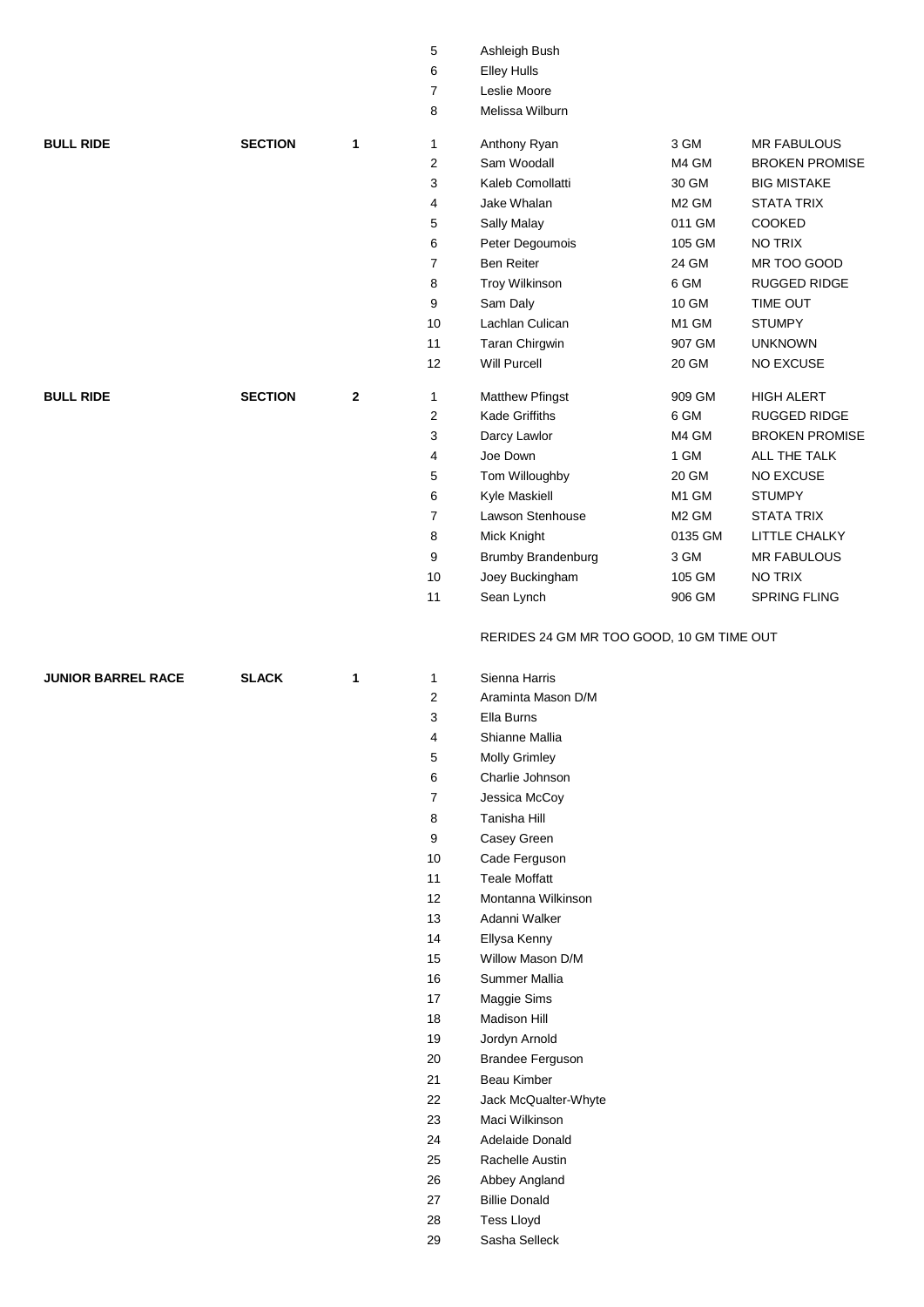|                          |                |              | 30             | Clay Donald                    |
|--------------------------|----------------|--------------|----------------|--------------------------------|
|                          |                |              | 31             | <b>Molly Harper</b>            |
|                          |                |              | 32             | Lacee Williams D/M             |
|                          |                |              | 33             | Spencer Donald                 |
|                          |                |              | 34             | Sonia Grabham D/M              |
|                          |                |              | 35             | Addison Ryan                   |
|                          |                |              | 36             | <b>Tyler Palmer</b>            |
|                          |                |              | 37             | <b>Denton Perkins</b>          |
|                          |                |              | 38             | Edward McQualter-Whyte         |
|                          |                |              | 39             | Heidi Middleton                |
|                          |                |              | 40             | Ellie Gard                     |
|                          |                |              | 41             | Falon Hoare                    |
| <b>JUNIOR STEER RIDE</b> | <b>SLACK</b>   | 1            | $\mathbf{1}$   | Tai Gorsuch                    |
|                          |                |              | 2              | Jake Schiller                  |
|                          |                |              | 3              | Kelsey Pavlou                  |
|                          |                |              | 4              | Remmy Oldery D/M               |
|                          |                |              | 5              | Scott Stringer                 |
|                          |                |              | 6              | Jayden Miners                  |
|                          |                |              | 7              | Miles Curr                     |
|                          |                |              | 8              | Tejay Angland                  |
|                          |                |              | 9              | <b>Lleyton Marks</b>           |
| <b>JUNIOR STEER RIDE</b> | <b>SECTION</b> | 1            | 1              | Jatza Gorsuch                  |
|                          |                |              | $\overline{2}$ | Samuel Thomas D/M              |
|                          |                |              | 3              | Cade Ferguson                  |
|                          |                |              | 4              | Tom Ings                       |
|                          |                |              | 5              | Dylan Richardson               |
|                          |                |              | 6              | Tom Reardon D/M                |
|                          |                |              | 7              | Jarrod McKane                  |
|                          |                |              | 8              | Corey McCoy                    |
|                          |                |              | 9              | Jesse Remfrey                  |
| <b>JUNR BREAKAWAY</b>    | <b>SLACK</b>   | 1            | 1              | Maci Wilkinson                 |
|                          |                |              | 2              | Rachelle Austin                |
|                          |                |              | 3              | Ellysa Kenny                   |
|                          |                |              | 4              | Alex Pace                      |
|                          |                |              | 5              | Clay Donald                    |
|                          |                |              | 6              | Spencer Donald                 |
|                          |                |              | 7              | <b>Brandee Ferguson</b>        |
|                          |                |              | 8              | Tai Gorsuch                    |
| <b>JUNR BREAKAWAY</b>    | <b>SLACK</b>   | $\mathbf{2}$ | 1              | Montanna Wilkinson             |
|                          |                |              | $\overline{2}$ | Jayden Kenny                   |
|                          |                |              | 3              | Falon Hoare                    |
|                          |                |              | 4              | Drayden Hutchins               |
|                          |                |              | 5              | Tess Lloyd                     |
|                          |                |              | 6              | Ellie Gard                     |
|                          |                |              | 7              | <b>Tyler Kenny</b>             |
| <b>JUNR BREAKAWAY</b>    | <b>SLACK</b>   | 3            | $\mathbf{1}$   | Sasha Selleck                  |
|                          |                |              | $\overline{2}$ | Dallas Flanagan                |
|                          |                |              | 3              | Casey Green                    |
|                          |                |              | 4              | <b>Bridie Lloyd</b>            |
|                          |                |              | 5              | Cody Moore                     |
|                          |                |              | 6              | Jake Schiller                  |
|                          |                |              | 7              | Cade Ferguson                  |
| <b>ROPE AND TIE</b>      | <b>SLACK</b>   | 1            | $\mathbf{1}$   | <b>Brock Eastwell</b>          |
|                          |                |              | 2              | <b>Stuart McGuire-Spalding</b> |
|                          |                |              | 3              | <b>Bradley Arnold</b>          |
|                          |                |              | 4              | Clancy Middleton Jnr           |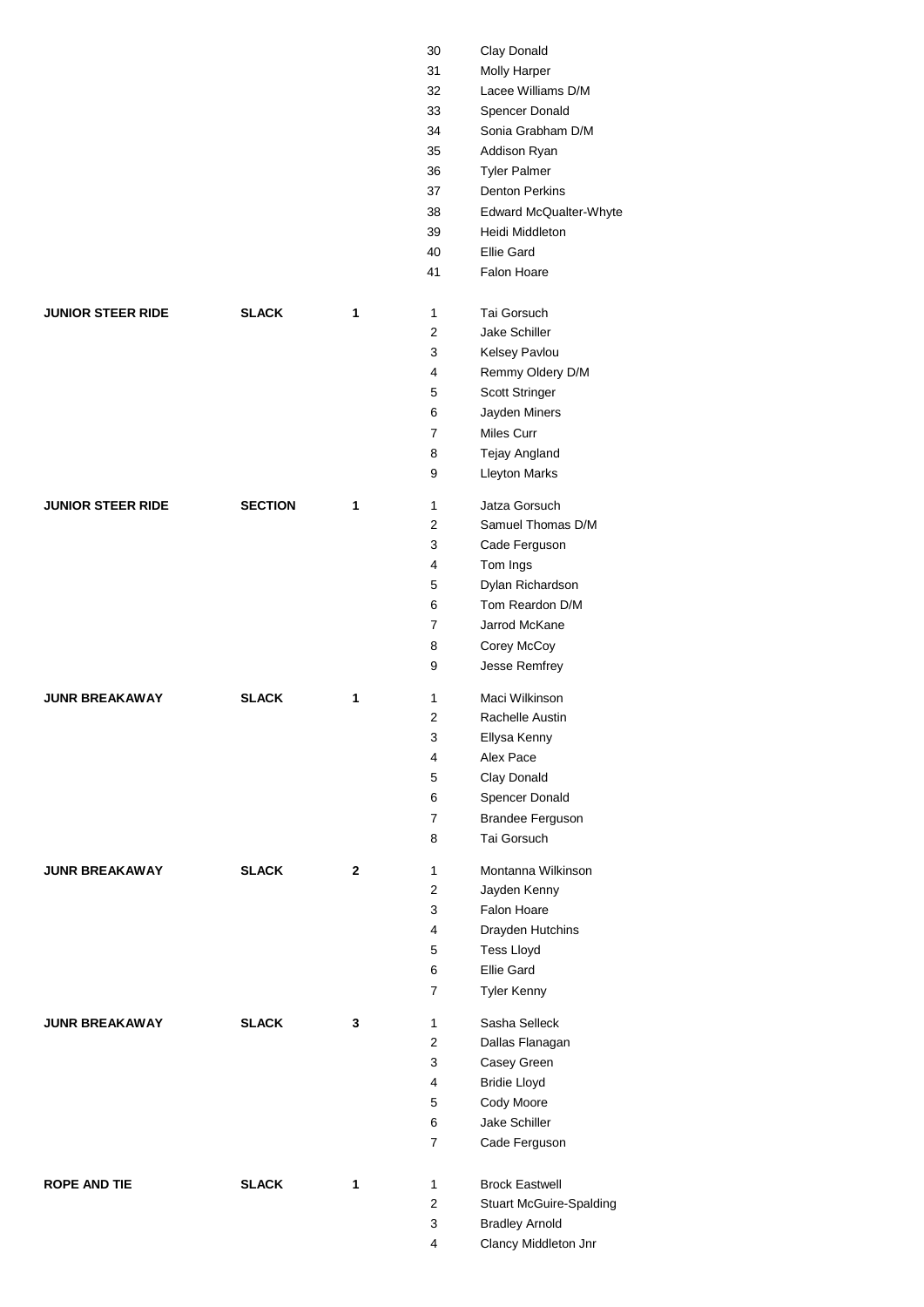|                        |                |             | 5              | Daniel Pearson                          |                  |                               |
|------------------------|----------------|-------------|----------------|-----------------------------------------|------------------|-------------------------------|
|                        |                |             | 6              | Clay Bush                               |                  |                               |
|                        |                |             |                |                                         |                  |                               |
| <b>ROPE AND TIE</b>    | <b>SECTION</b> | 1           | $\mathbf{1}$   | Cooper Cannell                          |                  |                               |
|                        |                |             | $\overline{2}$ | Lee Kimber                              |                  |                               |
|                        |                |             | 3              | <b>Ben Mallia</b>                       |                  |                               |
|                        |                |             | 4              | Jay Pokarier                            |                  |                               |
|                        |                |             | 5              | Shane Kenny                             |                  |                               |
|                        |                |             | 6              | Campbell Hodson                         |                  |                               |
| <b>ROPE AND TIE</b>    | <b>SECTION</b> | $\mathbf 2$ | 1              | <b>Terry Evison</b>                     |                  |                               |
|                        |                |             | $\overline{2}$ | <b>Mitch Eastwell</b>                   |                  |                               |
|                        |                |             |                |                                         |                  |                               |
|                        |                |             | 3              | Corey Heath                             |                  |                               |
|                        |                |             | 4              | Jace Land                               |                  |                               |
|                        |                |             | 5              | Darcy Kersh                             |                  |                               |
| <b>SADDLE BRONC</b>    | <b>SECTION</b> | 1           | $\mathbf{1}$   | Dean Oliver                             | 0940GM           | MR T                          |
|                        |                |             | 2              | <b>Heath Chalmers</b>                   | 0840GM           | MISS T                        |
|                        |                |             | 3              | Michael Maher                           | 0830GM           | COOL MANDY                    |
|                        |                |             | 4              | Tom Knight                              | 499GM            | <b>ROACH</b>                  |
|                        |                |             | 5              | Tom Webster                             | 0901GM           | <b>ONE WAY</b>                |
|                        |                |             | 6              | John McNamee                            | 0808GM           | <b>MISS SHOWGIRL</b>          |
|                        |                |             | 7              | Cameron Webster                         | 0821GM           | <b>MISS CACTUS</b>            |
|                        |                |             | 8              | James Darmody                           | 0617GM           | <b>WISH LIST</b>              |
|                        |                |             | 9              | Sam Randle                              | 152GM            | JOHNNY RINGO                  |
|                        |                |             | 10             | Allan Powell                            | 0304GM           | SAVAS                         |
|                        |                |             | 11             |                                         |                  |                               |
|                        |                |             |                | Isaac Telford                           | 0110GM           | JOHNNY BOY                    |
| <b>SADDLE BRONC</b>    | <b>SECTION</b> | $\mathbf 2$ | $\mathbf{1}$   | Gavin Fry                               | 0614GM           | <b>SECRET SISTER</b>          |
|                        |                |             | $\mathbf{2}$   | Cecil Luxford                           | 0501GM           | <b>MISS KINGS WAY</b>         |
|                        |                |             | 3              | Tom Kerr                                | 042GM            | <b>CAJUN LADY</b>             |
|                        |                |             | 4              | James Sclanders                         | 0832GM           | CALL ME VALLEY                |
|                        |                |             | 5              | Tim Hammond                             | 56GM             | RING OF ROSES                 |
|                        |                |             | 6              | Lachlan Sullivan                        | 0900GM           | PAINTED WARRIOR               |
|                        |                |             | $\overline{7}$ | Jack Capewell                           | 025GM            | CHEYENNE TOP                  |
| <b>GIRL</b>            |                |             |                |                                         |                  |                               |
|                        |                |             | 8              | Cody Angland                            | 0325GM           | <b>JINGLE BOB</b>             |
|                        |                |             | 9<br>$10$      | <b>Greg Hamilton</b><br>Jack McKenzie   | 0825GM<br>0206GM | MISS JINGLE<br>STILL A SECRET |
|                        |                |             |                |                                         |                  |                               |
|                        |                |             |                | RERIDES: 499GM ROACH, 0110GM JOHNNY BOY |                  |                               |
| <b>STEER WRESTLING</b> | <b>SLACK</b>   | 1           | 1              | <b>Bradley Shaw</b>                     |                  |                               |
|                        |                |             | $\overline{c}$ | Robert Wilson                           |                  |                               |
|                        |                |             | 3              | Jamie Reynolds                          |                  |                               |
|                        |                |             | 4              | Shane Kenny                             |                  |                               |
|                        |                |             | 5              | Ryley Gibb                              |                  |                               |
|                        |                |             | 6              | Tom Willoughby                          |                  |                               |
|                        |                |             | 7              | Jack Hedlund                            |                  |                               |
|                        |                |             |                |                                         |                  |                               |
|                        |                |             | 8              | <b>Troy Everson</b>                     |                  |                               |
|                        |                |             | 9              | Rinsie Jamieson                         |                  |                               |
| <b>STEER WRESTLING</b> | <b>SECTION</b> | 1           | 1              | Tony Azzopardi                          |                  |                               |
|                        |                |             | 2              | Gavin Walker                            |                  |                               |
|                        |                |             | 3              | Lee Kimber                              |                  |                               |
|                        |                |             | 4              | Nick Painter                            |                  |                               |
|                        |                |             | 5              | <b>Adam Knowles</b>                     |                  |                               |
|                        |                |             | 6              | Rod Thorp                               |                  |                               |
|                        |                |             | 7              | Robert Bandy                            |                  |                               |
|                        |                |             | 8              | Max Harding                             |                  |                               |
|                        |                |             | 9              | Mitch Eastwell                          |                  |                               |
| <b>STEER WRESTLING</b> | <b>SECTION</b> | 2           | $\mathbf{1}$   | Chris Savas                             |                  |                               |
|                        |                |             |                |                                         |                  |                               |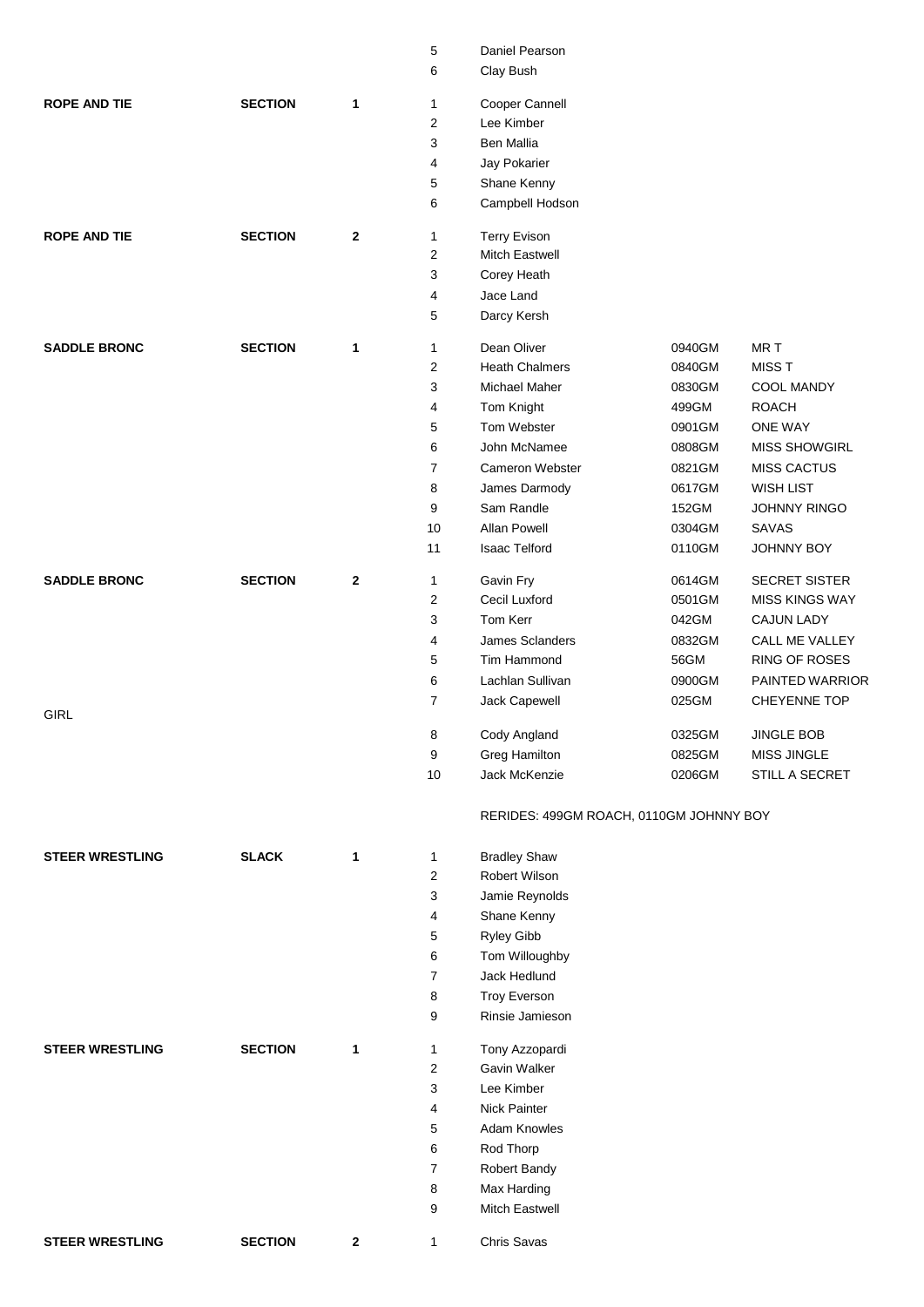|                    |                |              | 2              | <b>Terry Evison</b>                                 |
|--------------------|----------------|--------------|----------------|-----------------------------------------------------|
|                    |                |              | 3              | Clay Bush                                           |
|                    |                |              | 4              | Lee Moore                                           |
|                    |                |              | 5              | <b>William Guilford</b>                             |
|                    |                |              | 6              | Darcy Kersh                                         |
|                    |                |              | $\overline{7}$ | Jace Land                                           |
|                    |                |              | 8              | Matt Hedlund                                        |
| <b>TEAM ROPING</b> | <b>SLACK</b>   | 1            | $\mathbf{1}$   | Robert Bandy<br>/ Gene<br>McDonald                  |
|                    |                |              | 2              | / William Guilford<br>Corey Heath                   |
|                    |                |              | 3              | Michael Wilkinson<br>/ Montanna<br>Wilkinson        |
|                    |                |              | 4              | Alan Wood<br>/ Josh Symes                           |
|                    |                |              | 5              | Garry McPhee<br>/ Alex Pace                         |
|                    |                |              | 6              | Campbell Hodson<br>/ Liam<br>Davison                |
|                    |                |              | 7              | Drayden Hutchins<br>/ Peter<br><b>Hutchins</b>      |
|                    |                |              | 8              | Dallas Flanagan<br>/ John<br>Flanagan               |
|                    |                |              | 9              | Ron J Flanagan<br>/ Glen<br>Blackney                |
|                    |                |              | 10             | <b>Brock Eastwell</b><br>/ Cooper<br>Cannell        |
| <b>TEAM ROPING</b> | <b>SLACK</b>   | $\mathbf{2}$ | $\mathbf{1}$   | Kobe Miller<br>/ Darcy Kersh                        |
|                    |                |              | 2              | Jay Pokarier<br>/ Sally Malay                       |
|                    |                |              | 3              | <b>Bob Holder</b><br>/ Andrew<br>Slaymaker          |
|                    |                |              | 4              | Cherie O'Donoghue<br>/ Tyler<br>Kenny               |
|                    |                |              | 5              | Rodney Crisp<br>/ Lindsay<br>Rosetta                |
|                    |                |              | 6              | Sarah Hoare<br>/ Frank Hoare                        |
|                    |                |              | 7              | Charlie Clancey<br>/ Bradley<br>Arnold              |
|                    |                |              | 8              | Georgie Kapeller<br>/ Ben Mallia                    |
|                    |                |              | 9              | Steve Bush<br>/ Jayden Bush                         |
|                    |                |              | 10             | Shane Kenny<br>/ Clay Bush                          |
| <b>TEAM ROPING</b> | <b>SECTION</b> | 1            | 1              | Chris Savas<br>/ Jamie Reynolds                     |
|                    |                |              | 2              | Daniel Kapeller<br>/ Peter Marsh                    |
|                    |                |              | 3              | Lee Kimber<br>/ Jayden Kenny                        |
|                    |                |              | 4              | Glen W Perkins<br>/ Kenny Organ                     |
|                    |                |              | 5              | Andrew McQualter-Whyte<br>$\sqrt{2}$<br>Ryan Watson |
|                    |                |              | 6              | Gary Tielen<br>/ Daniel Pearson                     |
|                    |                |              | 7              | <b>Terry Evison</b><br>/ Aaron Bookluck             |
|                    |                |              | 8              | <b>Todd Gaffey</b><br>/ Daniel Guilford             |
|                    |                |              | 9              | Jace Land<br>/ Clancy Middleton                     |
|                    |                |              |                | Jnr                                                 |

## Flanagan / John Flanagan <sup>-</sup>lanagan / Glen èy astwell / Cooper **iller** / Darcy Kersh arier / Sally Malay Ider / Andrew ker O'Donoghue / Tyler Crisp / Lindsay Rosetta Hoare / Frank Hoare Clancey / Bradley Kapeller / Ben Mallia ush / Jayden Bush Kenny / Clay Bush **TEAM ROPING SECTION 1** 1 Chris Savas / Jamie Reynolds Kapeller / Peter Marsh 1ber / Jayden Kenny Perkins / Kenny Organ McQualter-Whyte / /atson elen / Daniel Pearson vison / Aaron Bookluck affey / Daniel Guilford

#### *PROGRAM*

*SLACK*

Junior Steer Ride

2<sup>nd</sup> Div Saddlebronc Ride

2<sup>nd</sup> Div Bareback Bronc Ride

2<sup>nd</sup> Div Bull Ride

Rope and Tie

Junior Breakaway Roping

Ladies Breakaway Roping

Steer Wrestling Team Roping

Junior Breakaway Roping